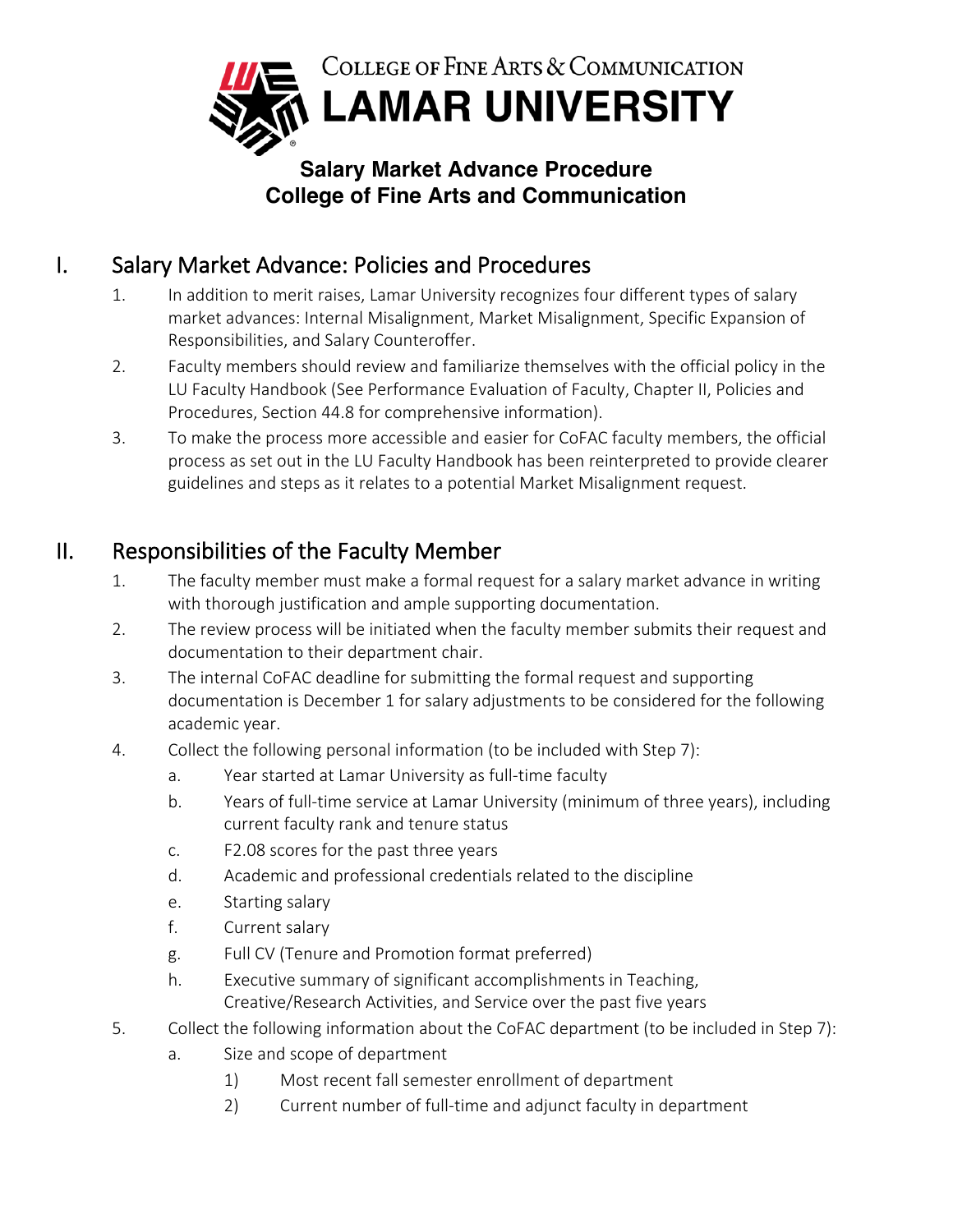- 3) Highest degree awarded by department
- b. Other relevant information as appropriate
- c. List of current accreditations relevant to the department
- d. Additional information as appropriate or requested
- 6. Collect the following information for at least three peer institutions (to be included in Step 7). The LU Faculty Handbook defines peer institutions in this context as "similarly situated universities and departments with similar accomplishments in the same discipline, with comparable rank and time of service."
	- a. Size and scope of departments:
		- 1) Most recent fall semester enrollment of department
		- 2) Current number of full-time and adjunct faculty in department
		- 3) Highest degree awarded by department
	- b. List of current accreditations relevant to the departments
	- c. Additional information as appropriate or requested
- 7. Compilation of salary comparison data from Steps 4–6 (see "Salary Comparison Data" template). This document is to include the following information about the faculty member making the request compared to selected faculty from peer institutions. This should include, but is not limited to:
	- a. Salary Comparison Table
		- 1) Faculty name, institution, department, rank, tenure status, and current salary.
	- b. Peer Faculty Member Information
		- 1) Significant professional accomplishments, major publications (including impact score if applicable), significant awards, and any other evidence indicating scholarly reputation and teaching excellence.
	- c. The information listed above should be collected by the faculty member from official sources (with documentation), which could include accreditation reports (such as HEADS reports) or other official sources.
	- d. Additional documentation as appropriate or requested
- 8. External supporting documentation:
	- a. Three letters of recommendation from external reviewers (of similar or higher rank) from peer institutions. (Note: The CoFAC Dean and/or Provost may wish to independently request additional reviewers from other peer institutions)
- 9. Once all materials are compiled and prepared, the faculty member will initiate the formal process by presenting all required material to their department chair. The documentation submitted should include:
	- a. A written narrative outlining and justifying the request
	- b. Full CV (Tenure and Promotion format preferred)
	- c. Salary Comparison Data (see template)
	- d. Three letters of recommendation from external reviewers of similar or higher rank from peer institutions